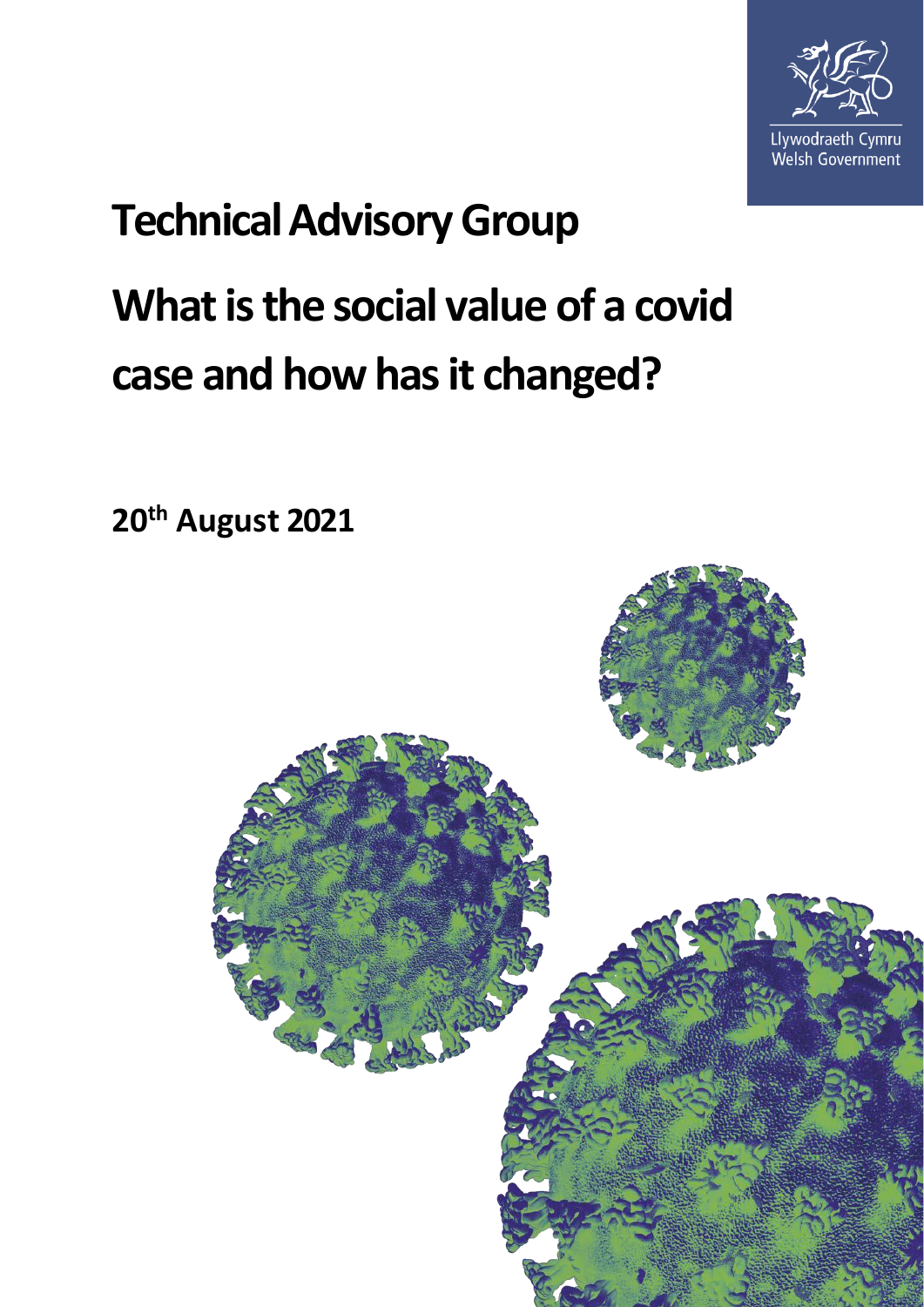# **What is the social value of a covid case and how has it changed?**

Version 4. 20<sup>th</sup> August 2021

Brendan Collins, Laura Andrews, Welsh Government TAG modelling

### **Summary**

This paper outlines the estimated direct social cost of one covid-19 case in December 2020, and in July 2021, to understand how this has changed over time. This is based on the ratio of cases to other outcomes – hospital admissions, ICU admissions, deaths and estimated long covid cases.

In December 2020, it is estimated that one covid-19 case had a social cost of around £13,000 whereas in July 2021, because of the vaccination programme and other interventions put in place to reduce cases and severe outcomes, the social cost of one covid-19 case is around £2,500. These estimates were robust to changes in assumptions around the costs and Quality Adjusted Life Year losses (an estimate of quality and quantity of life; QALY) associated with cases, admissions, and long covid. This has implications for the value for money for future policies to prevent covid-19 cases, while continuing to consider that preventing one infection prevents onward infections.

#### **Introduction**

Understanding the cost effectiveness of interventions to prevent covid-19 transmission is important. Previous analysis of mass testing has suggested it was very cost effective during a time of high prevalence and when vaccines were not yet available.<sup>1</sup> But it is likely that mass testing might not be cost effective now that the there are fewer severe outcomes from covid-19 cases – the majority of the social value of preventing cases was from preventing deaths.

 $\overline{a}$ <sup>1</sup> [Cost-effectiveness of whole area testing of asymptomatic SARS-CoV-2 infections in Merthyr Tydfil, 2020: A Modelling and economic analysis | medRxiv](https://www.medrxiv.org/content/10.1101/2021.05.10.21256816v1)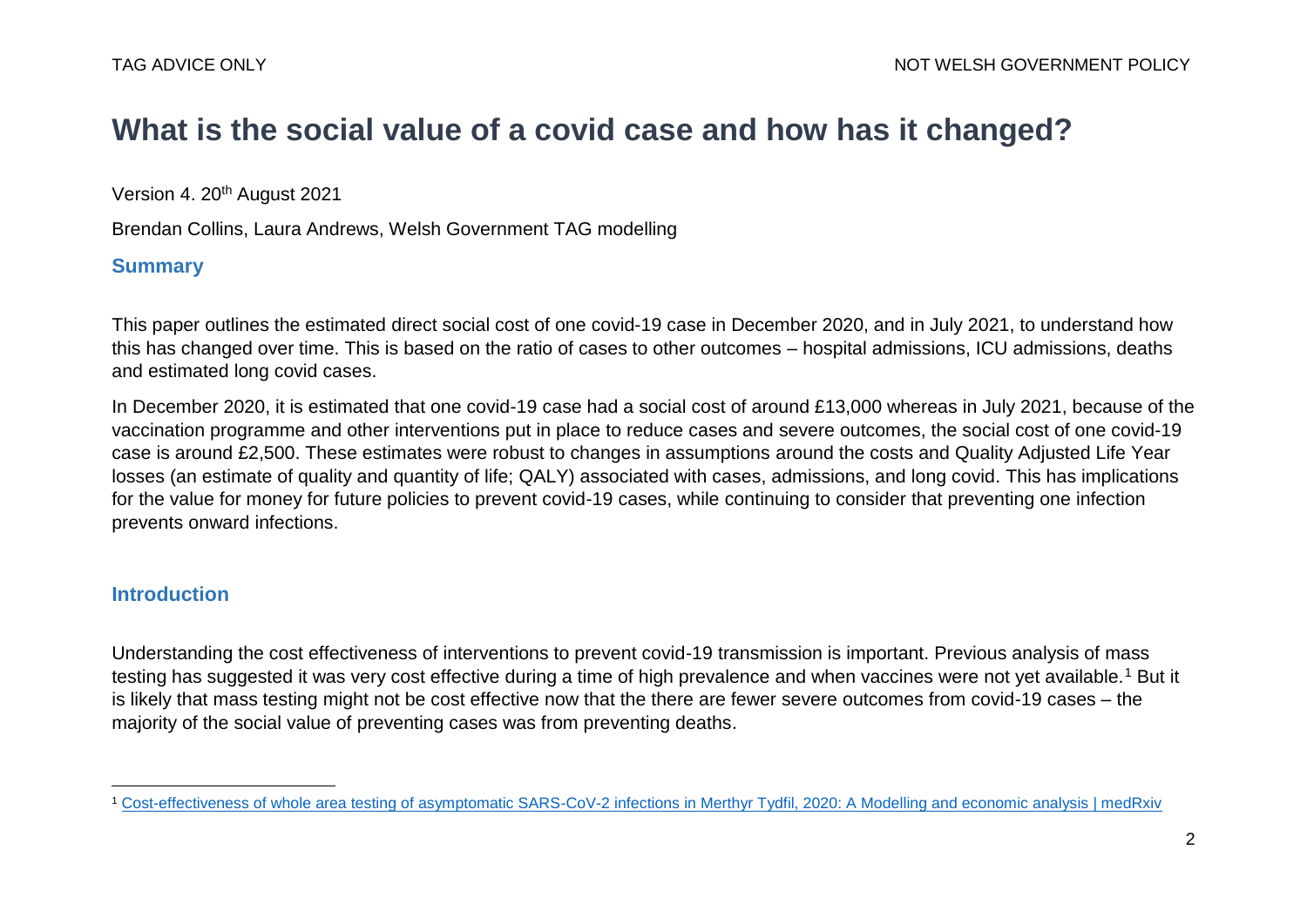To understand more about this, it is possible to estimate the Quality Adjusted Life Years (QALYs) and costs of every covid-19 case, on average, to help to balance the impact of interventions. Governments and health systems have fixed budgets with opportunity costs of spending more on covid-19 and less on other health conditions and social problems. If preventing covid-19 cases has a smaller return on investment than investing in other areas of health, then there is a case for moving investment elsewhere, for instance to other public health interventions for primordial prevention of cardiovascular disease, cancer and chronic obstructive pulmonary disease. 2

Decisions need to be based on an integrated impact assessment where costs and benefits are quantified as best as possible. For instance if children lose around £1,600 in lifetime earnings for every week of face to face schooling they miss (based on losing £37,000 for 23.5 weeks of lost face to face schooling in England<sup>3</sup>), then this would need to be weighed against the social value of covid-19 cases prevented.

This short paper estimates the social cost of one covid-19 case in Wales at two different points in time: December 2020 which was in the middle of the second wave; and July 2021, which is in the middle of the third wave of covid-19 infections. This will enhance understanding of the changes in social cost of covid-19 over time and as the vaccination programme has progressed, offering further insight to decision-makers around the relative value of interventions to prevent Covid-19 cases.

#### **Methods**

Data on cases, admissions, ICU admissions and deaths was from Public Health Wales ICnet. We assumed hospital admissions occur 7 days after case onset, ICU 10 days after onset, and death 20 days after onset, on average. QALY losses and costs for cases, hospital, ICU and deaths as well as long covid, were multiplied by numbers of each outcome for December 2020 and July 2021. Our estimated QALYs and costs have been published previously.<sup>4</sup> We discounted mortality related QALYs at 3.5% per annum to give a discounted loss of 6.78 QALYs per covid death. Actual data was used for confirmed cases, hospital and deaths, while long covid was estimated as described below.

 $\overline{a}$ <sup>2</sup> [Return on investment of public health interventions: a systematic review | Journal of Epidemiology & Community Health \(bmj.com\)](https://jech.bmj.com/content/71/8/827) <sup>3</sup> [Education-Recovery\\_EPI.pdf](https://epi.org.uk/wp-content/uploads/2021/05/Education-Recovery_EPI.pdf)

<sup>4</sup> [technical-advisory-cell-modelling-update-12-february-2021.pdf \(gov.wales\)](https://gov.wales/sites/default/files/publications/2021-03/technical-advisory-cell-modelling-update-12-february-2021.pdf)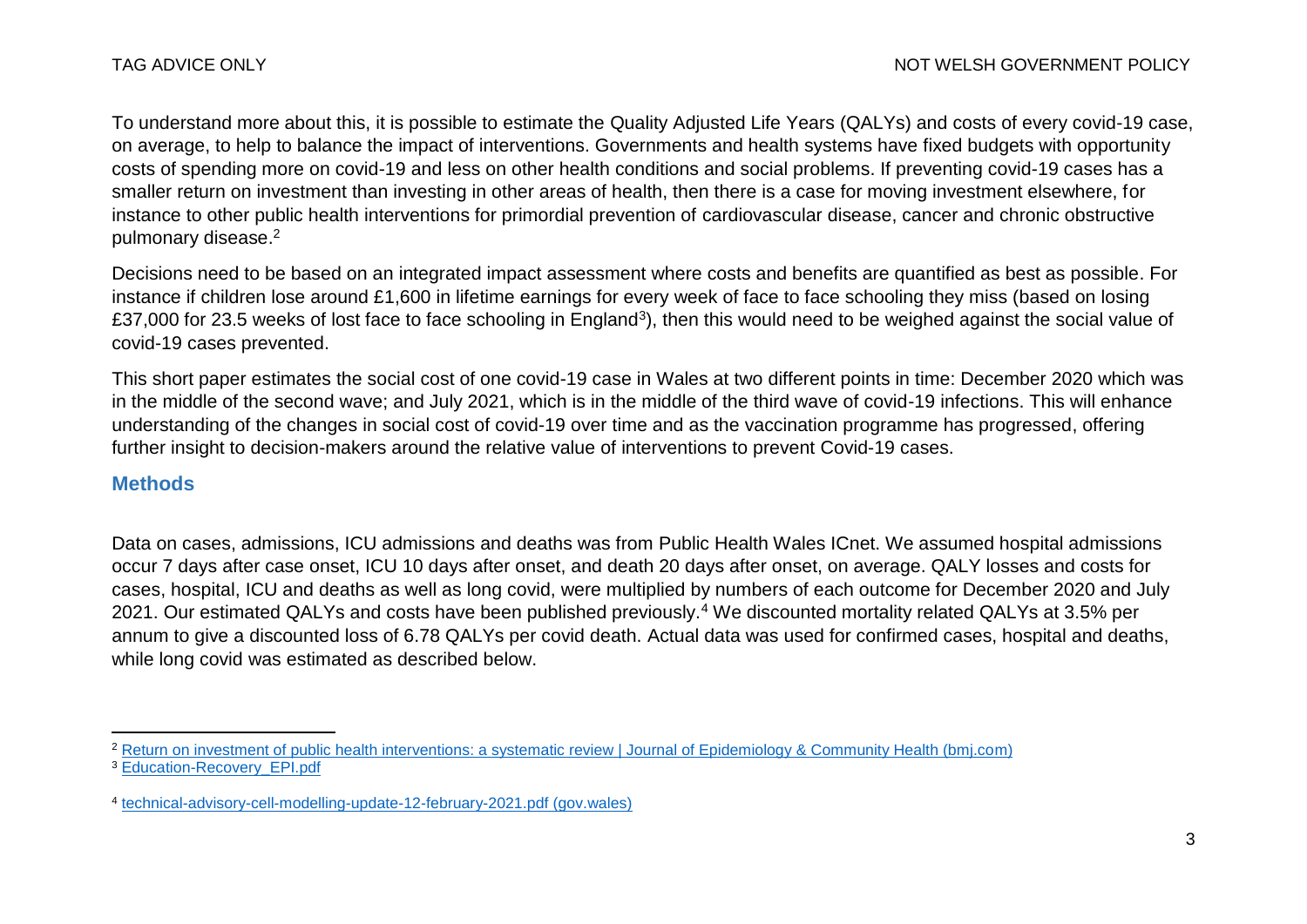Self-reported long covid prevalence varies by age.<sup>5</sup> By estimating the percentage of the total population with self-reported long covid who previously had covid 12 weeks ago or more, we can estimate the proportion of covid cases that result in long covid by age group. To do this we combined the UK-level percentages of self-reported long covid from ONS Covid Infection Survey (CIS), with population data and confirmed covid cases by age for England. England data was used as the sample size was much larger than Wales, and England made the majority contribution to the UK sample for long covid in the CIS. This gave an estimated proportion of covid cases that became long covid [\(Table 1\)](#page-3-0). This would not include people who were not yet 12 weeks post infection, or where they had long covid in the past but it had resolved itself – these may balance out to some extent. These were applied to cases in December and July by age group to get a weighted average of long covid cases – so assuming the proportion of cases leading to long covid is constant in each age group. Table 2 shows the estimated percentage and number of long covid cases in Wales in December 2020 and July 2021; this suggests that because the age structure of cases has changed, the percentage of cases that would result in long covid may have fallen from 16% in December 2020 to 12% in July 2021.

<span id="page-3-0"></span>*Table 1. Estimated proportion of confirmed Covid-19 cases that become long covid, based on ONS Covid-19 infection survey data combined with confirmed case data for England, up to 5th June 2021.*

| Age group | <b>Estimated proportion of</b><br>Covid-19 cases that<br>become long covid |  |  |  |  |
|-----------|----------------------------------------------------------------------------|--|--|--|--|
| $0 - 24$  | 5%                                                                         |  |  |  |  |
| 25-34     | 11%                                                                        |  |  |  |  |
| 35-49     | 18%                                                                        |  |  |  |  |
| 50-69     | 26%                                                                        |  |  |  |  |
|           |                                                                            |  |  |  |  |

 $\overline{\phantom{a}}$ <sup>5</sup> [Prevalence of ongoing symptoms following coronavirus \(COVID-19\) infection in the UK -](https://www.ons.gov.uk/peoplepopulationandcommunity/healthandsocialcare/conditionsanddiseases/bulletins/prevalenceofongoingsymptomsfollowingcoronaviruscovid19infectionintheuk/1july2021) Office for National Statistics (ons.gov.uk)

We used Table 5 - Estimated percentage of people living in private households with self-reported long COVID who first had (or suspected they had) COVID-19 at least 12 weeks previously, UK: four-week period ending 6 June 2021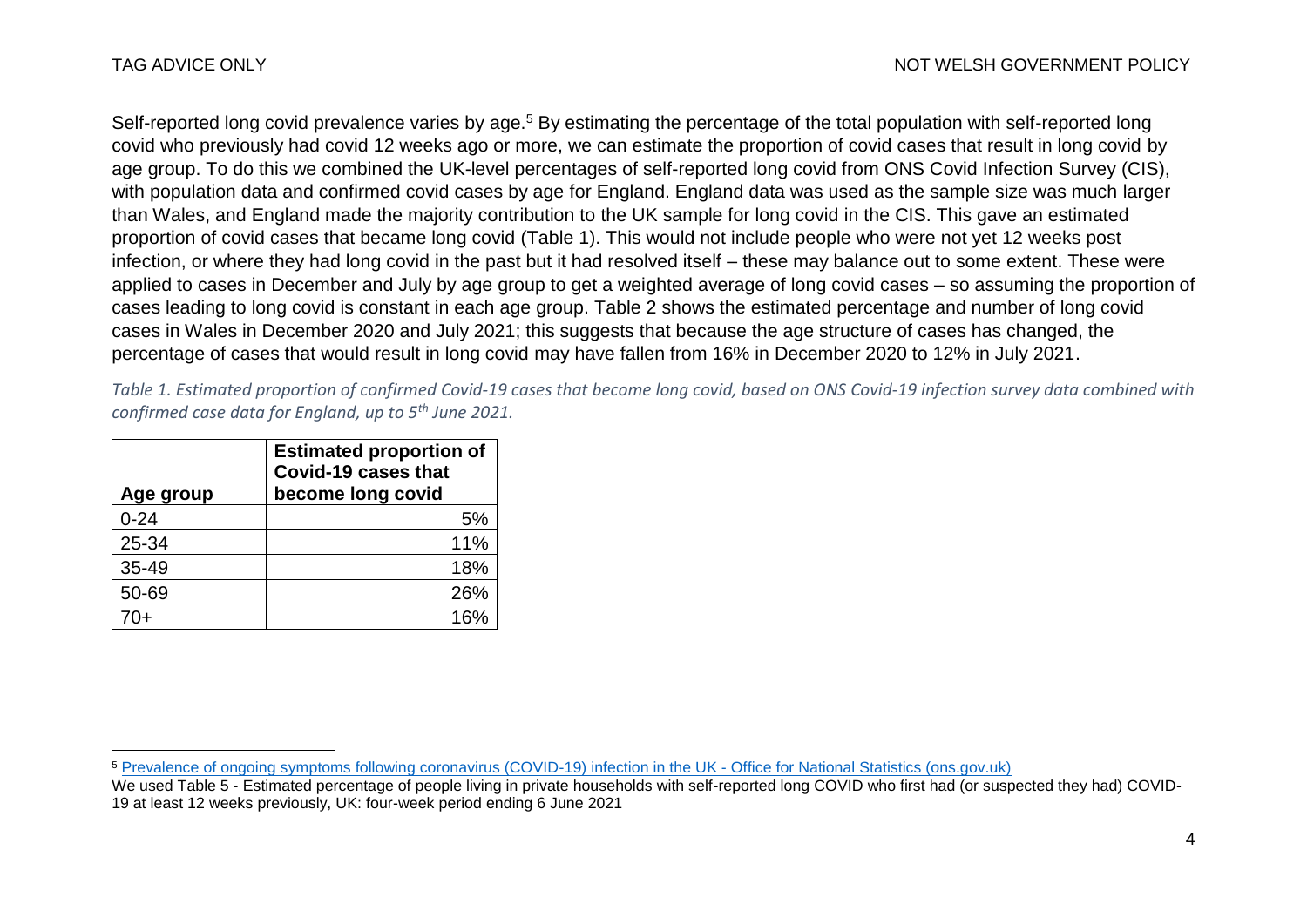| Age group                               | $0 - 24$ | 25-34  | $35 - 49$ | 50-69  | 70+   | All ages |
|-----------------------------------------|----------|--------|-----------|--------|-------|----------|
|                                         |          |        |           |        |       |          |
| Number of cases Dec 2020                | 15,921   | 12,761 | 16,643    | 18,126 | 7,085 | 70,536   |
| Estimated Long covid cases Dec 2020     | 852      | 886,1  | 2,915     | 4,683  | 1,167 | 11,015   |
| Estimated % cases leading to long covid |          |        |           |        |       |          |
| Dec 2020                                | 5%       | 11%    | 18%       | 26%    | 16%   | 16%      |
| Number of cases July 2021               | 10,662   | 4,496  | 4,192     | 3,047  | 880   | 23,277   |
|                                         |          |        |           |        |       |          |
| Estimated Long covid cases Jul 2021     | 571      | 492    | 734       | 787    | 145   | 2,729    |
| Estimated % of cases leading to long    |          |        |           |        |       |          |
| covid Jul 2021                          | 5%       | 11%    | 18%       | 26%    | 16%   | 12%      |

*Table 2. Number of confirmed covid cases, and estimated long covid cases, December 2020 and July 2021. Actual cases data from PHW ICNet data- excludes age unknown.* 

Combining these estimates for the costs and QALY loss and number of cases, admissions, ICU and deaths gives an estimated number of outcomes per 100 covid cases, and an estimated social cost (financial cost plus QALYs lost valued at £60,000 per QALY) per covid case.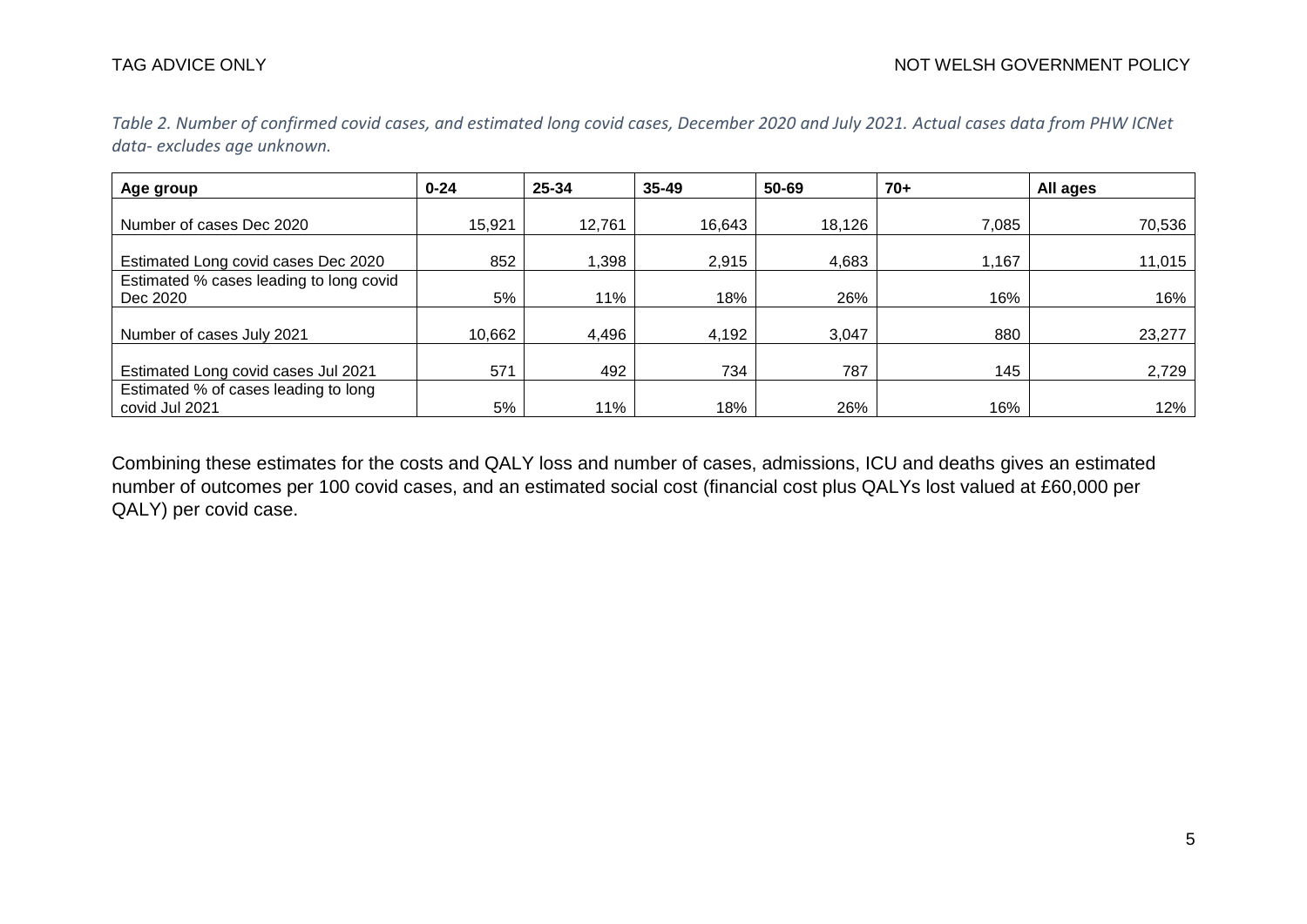#### **Results**

The social cost of a Covid-19 case in December 2020 was around £13,000 whereas in July 2021 it was around £2,500. In December 2020, the QALYs lost from Covid-19 deaths made up the vast majority of social costs whereas in July 2021, morbidityrelated QALYs and costs – in particular, long covid-related, made up around half of the social costs, with mortality making up the other half. So over time the social costs of Covid-19 are moving from mortality to morbidity. Interestingly ICU had not fallen as much as total admissions or deaths as a proportion of cases, which may be related to differences in clinical decision making in admitting people to ICU – for instance when there is more available capacity, changes in the age structure of hospital cases, or increased severity of non-vaccinated cases with the Delta variant.

*Table 3. Number of long covid, admissions, ICU admissions and deaths per 100 covid cases in December 2020 and July 2021, with social cost per covid case.* 

| December 2020               |                  |                  |                   |                          |               |              |                                     |
|-----------------------------|------------------|------------------|-------------------|--------------------------|---------------|--------------|-------------------------------------|
| 100 Cases Produces:         | <b>Cases</b>     | Long covid cases | <b>Admissions</b> | <b>ICU</b><br>admissions | <b>Deaths</b> | <b>Total</b> | Social cost per covid<br>case $(E)$ |
|                             | 100              | 15.6             | 6.8               | 0.4                      | 2.7           |              |                                     |
| <b>QALYs lost</b>           | 0.009            | 2.340            | 0.076             | 0.015                    | 18.195        | 21           |                                     |
| costs(f)                    | $\Omega$         |                  | 47987             | 9490                     | 623           | 58,100       |                                     |
| total net monetary loss (£) | 533              | 140,400          | 52,563            | 10,377                   | 1,092,339     | 1,296,212    | 12,962                              |
|                             | <b>July 2021</b> |                  |                   |                          |               |              |                                     |
| 100 Cases Produces:         | <b>Cases</b>     | Long covid cases | <b>Admissions</b> | <b>ICU</b><br>admissions | <b>Deaths</b> | <b>Total</b> |                                     |
|                             | 100              | 11.7             | 2.2               | 0.3                      | 0.3           |              |                                     |
| <b>QALYs lost</b>           | 0.009            | 1.755            | 0.025             | 0.010                    | 1.956         | 3.755        |                                     |
| costs(f)                    | 0                |                  | 15,729            | 6,538                    | 67            | 22,334       |                                     |
| total net monetary loss (£) | 533              | 105,300          | 17,229            | 7,149                    | 117,449       | 247,660      | 2,477                               |

[Figure 1](#page-6-0) shows how the majority of social costs in December 2020 was through deaths, whereas in July 2021 it is split mainly between deaths and long covid. [Figure 2](#page-7-0) is a schematic showing how the outcomes of 100 covid cases has changed over time.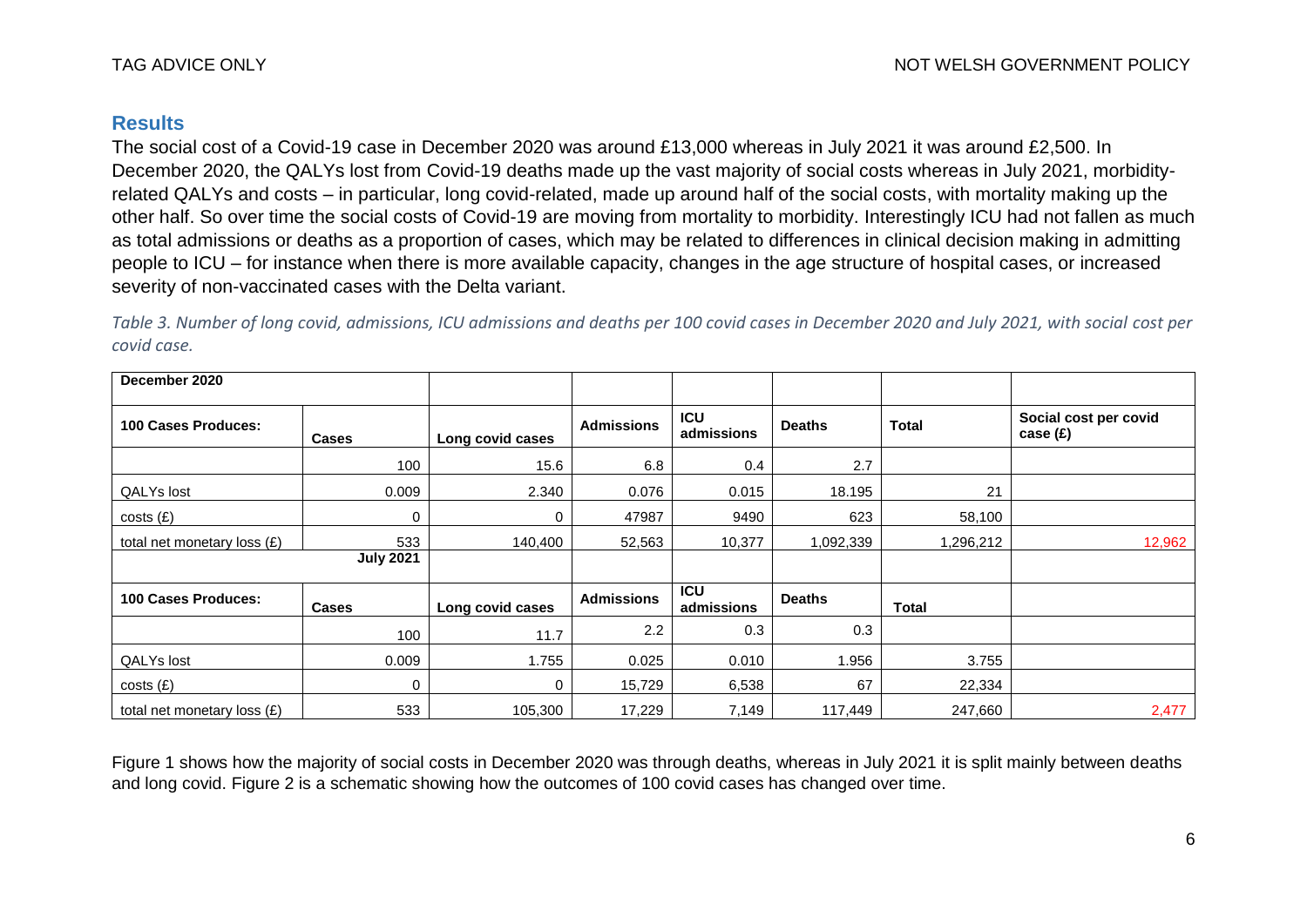

<span id="page-6-0"></span>*Figure 1. Social cost of 100 covid cases, disaggregated into cases, long covid, admissions, ICU and deaths.*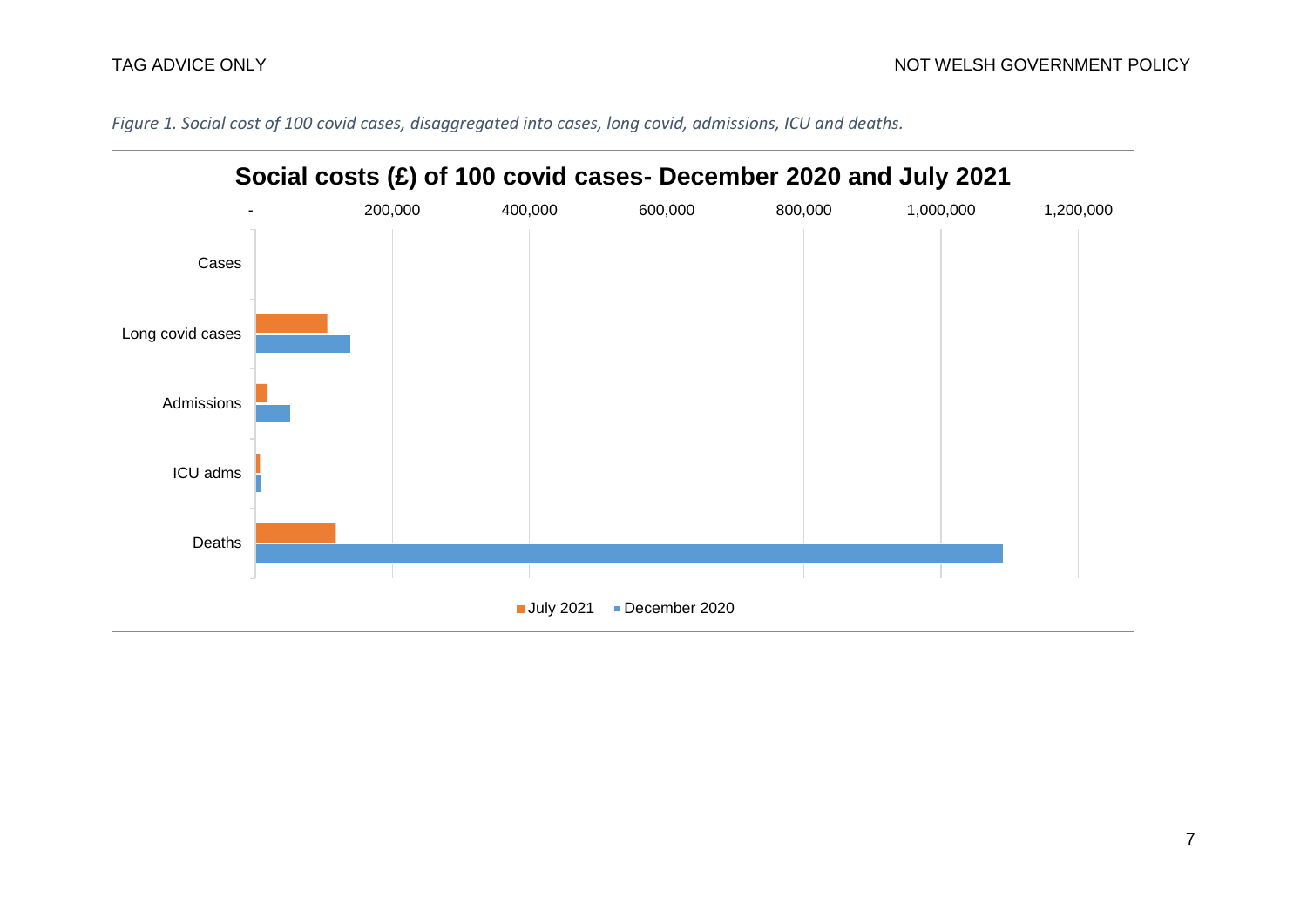<span id="page-7-0"></span>*Figure 2. Outcomes per 100 covid cases in December 2020 and July 2021. Note this shows each outcome independently; in reality there will be overlap, so some individuals will be a hospital case, ICU case, and death. Numbers greater than 1 have been rounded.* 

**Outcomes per 100 covid cases in December 2020 Outcomes per 100 covid cases in July 2021**





| cases | admissions | 'ICL | deaths | long covid |
|-------|------------|------|--------|------------|
|       |            |      |        |            |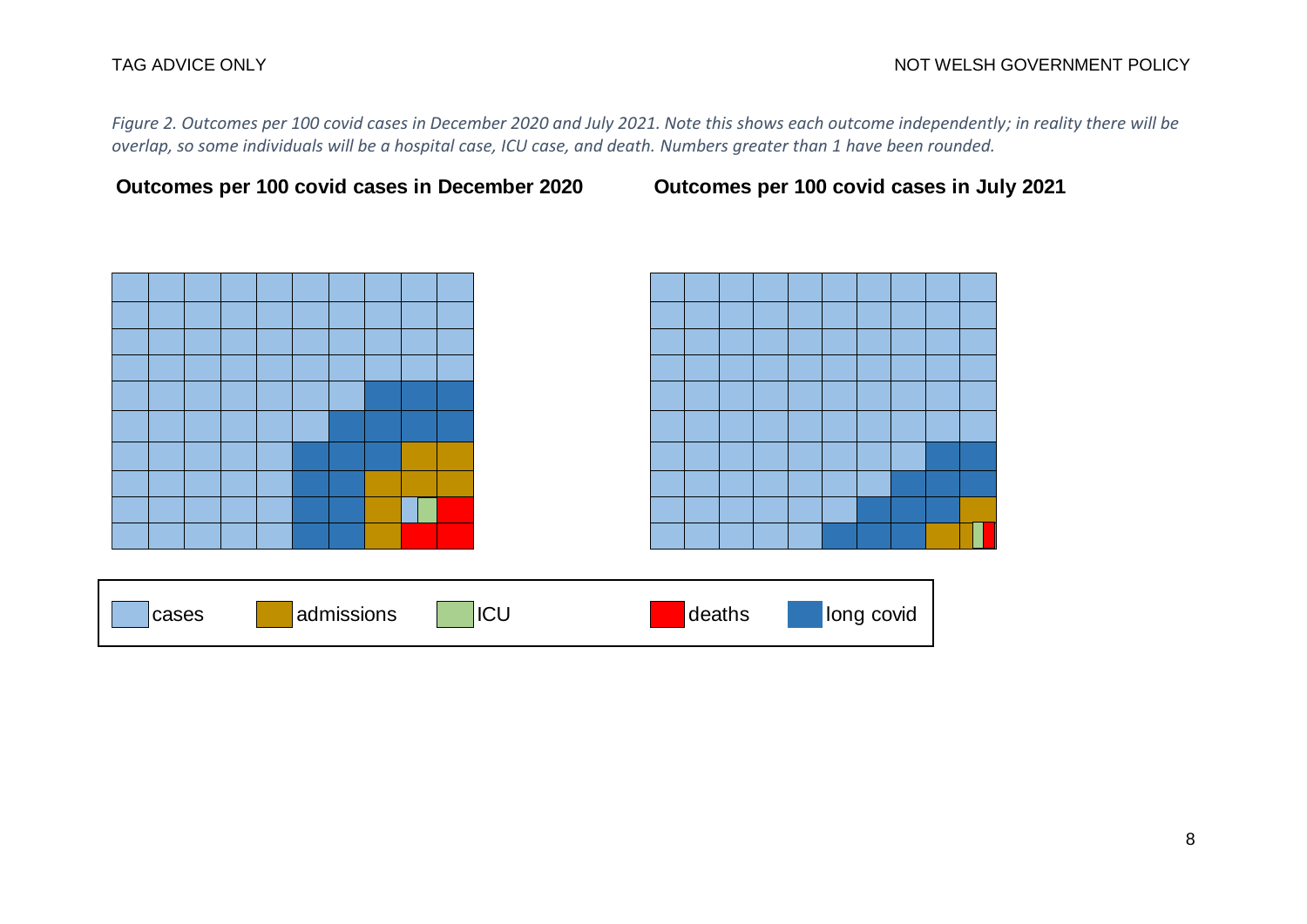$\overline{\phantom{a}}$ 

### **Sensitivity analysis**

We carried out two sensitivity analyses. Firstly, we substituted our cost and QALY estimates with those from a paper by Sandmann and colleagues (2021)<sup>6</sup>. In general the QALY losses in this paper were a lot higher than our basecase QALY losses, and the costs of hospital and ICU admissions were lower. This paper also included costs of community covid cases, assuming that 5% would require GP consultation and 10% would have a telephone NHS 111 consultation. We kept the mortality costs and QALYs from our original basecase scenario for this sensitivity analysis as the QALY estimates used similar life table methods to ours and the Sandmann paper did not include specific mortality costs.

In the second sensitivity analysis, we included additional £100 costs per covid case to represent potential productivity losses, and also had £4,000 costs per long covid case to represent an estimate of excess healthcare costs for long covid. These were simply to see the impact of including these costs – they were not based on any estimate from the literature but we felt like they were missing from the analysis.

The assumptions and results are shown in more detail in Appendix 1 and 2. Although the costs and QALYs associated with individual outcomes were very different, the overall social costs of one covid case were fairly similar to our base case scenario, at around £12,000 in December 2020 and £2,000 in July 2021 using the Sandmann parameters, and around £13,200 in December 2020 and £3,000 in July 2021 using original plus productivity and long covid costs [\(Table 4\)](#page-9-0). So overall this suggests that the results of our analysis are fairly robust to changes in assumptions. This is partly because the mortality costs and QALYs did not change and these make up a large proportion of social costs.

<sup>6</sup> Sandmann FG, Davies NG, Vassall A, Edmunds WJ, Jit M, Sun FY, Villabona-Arenas CJ, Nightingale ES, Showering A, Knight GM, Sherratt K. The potential health and economic value of SARS-CoV-2 vaccination alongside physical distancing in the UK: a transmission model-based future scenario analysis and economic evaluation. The Lancet Infectious Diseases. 2021 Mar 18.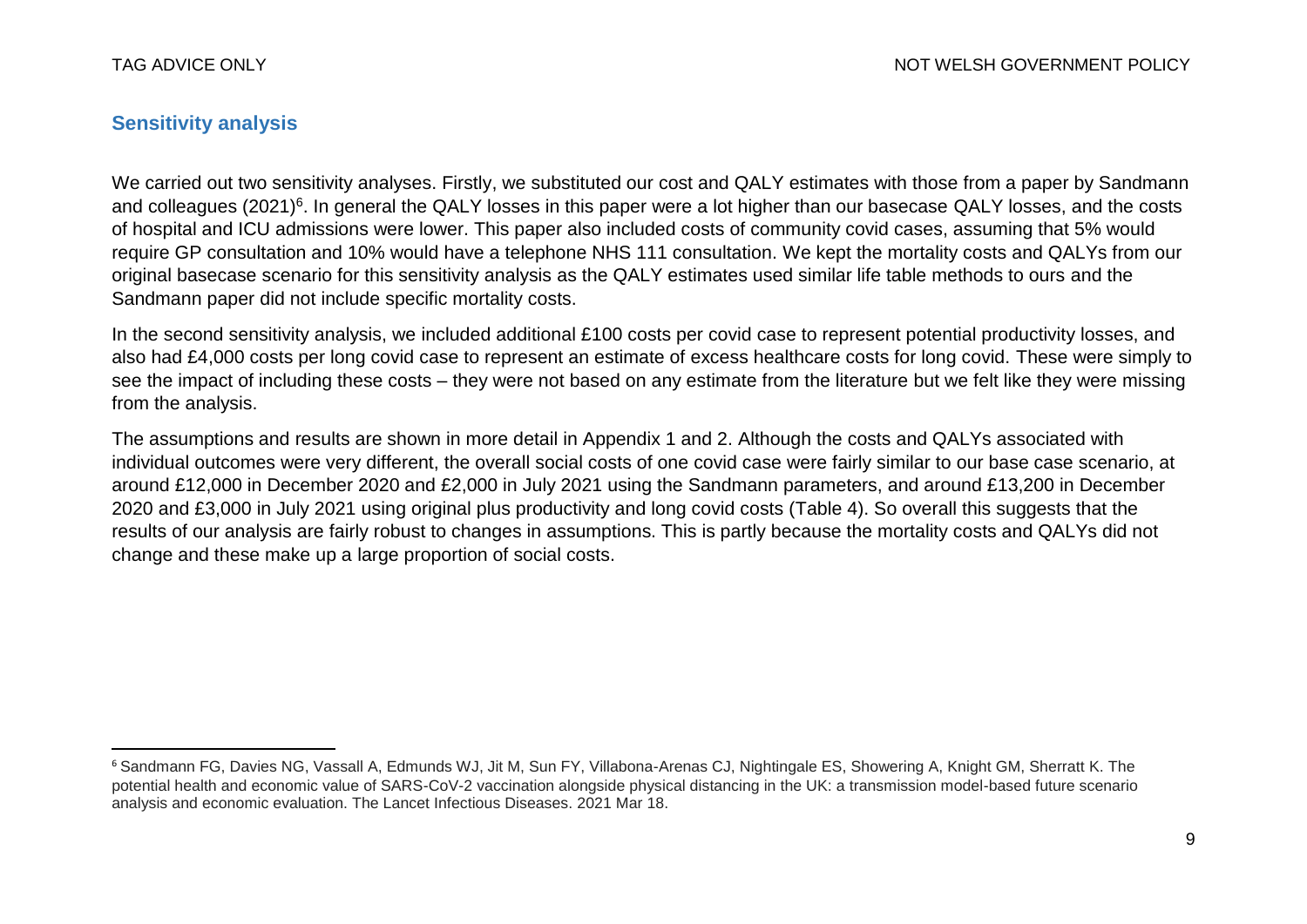| Scenario                                                |               | Time period   Social cost per covid case $(E)$ |
|---------------------------------------------------------|---------------|------------------------------------------------|
|                                                         | $Dec-20$      | 12,962                                         |
| Original                                                | <b>Jul-21</b> | 2,477                                          |
|                                                         | $Dec-20$      | 11,971                                         |
| Sens 1: Sandmann paper assumptions                      | $Jul-21$      | 1,994                                          |
|                                                         | $Dec-20$      | 13,156                                         |
| Sens 2: original with productivity and long covid costs | <b>Jul-21</b> | 3,045                                          |

<span id="page-9-0"></span>*Table 4. Summary results of sensitivity analysis.*

#### **Discussion**

Previous modelling work carried out across UK Government has estimated the costs and QALYs lost through the pandemic at a macro level;<sup>7</sup> in this analysis we have not included indirect costs and QALYs lost (for instance through displaced healthcare, mental health problems related to social isolation, unemployment etc). Covid-19 has exacerbated health inequalities; we have not weighted costs or QALYs by socioeconomic position but this would be possible to do and the social costs would be higher if we did this. This paper does not disaggregate social costs of covid-19 by age – in reality the majority of social costs of Covid-19 are now in 50-69 year olds, particularly unvaccinated groups, with comorbidities, who are higher risk of hospitalisation, but also higher risk of long covid.

Most of the change in the social cost of Covid-19 cases is because of the vaccination programme, which started with health and social care workers as well as the oldest and most vulnerable groups and worked down the age bands into younger age groups. However the age structure of cases is often different at different times in the pandemic which will also drive hospitalisation and mortality; for instance it is likely that the first and second waves (in around March and September 2020) started with more cases in younger people before moving into older people and then producing outbreaks in hospitals and care homes. There are estimates of how many deaths have been prevented by vaccination, with PHE/Cambridge University estimating that around 85,000 deaths in

 $\overline{a}$ <sup>7</sup> [DHSC/ONS/GAD/HO: Direct and indirect impacts of COVID-19 on excess deaths and morbidity -](https://www.gov.uk/government/publications/dhsconsgadho-direct-and-indirect-impacts-of-covid-19-on-excess-deaths-and-morbidity-december-2020-update-17-december-2020) December 2020 update, 17 December 2020 - GOV.UK [\(www.gov.uk\)](https://www.gov.uk/government/publications/dhsconsgadho-direct-and-indirect-impacts-of-covid-19-on-excess-deaths-and-morbidity-december-2020-update-17-december-2020)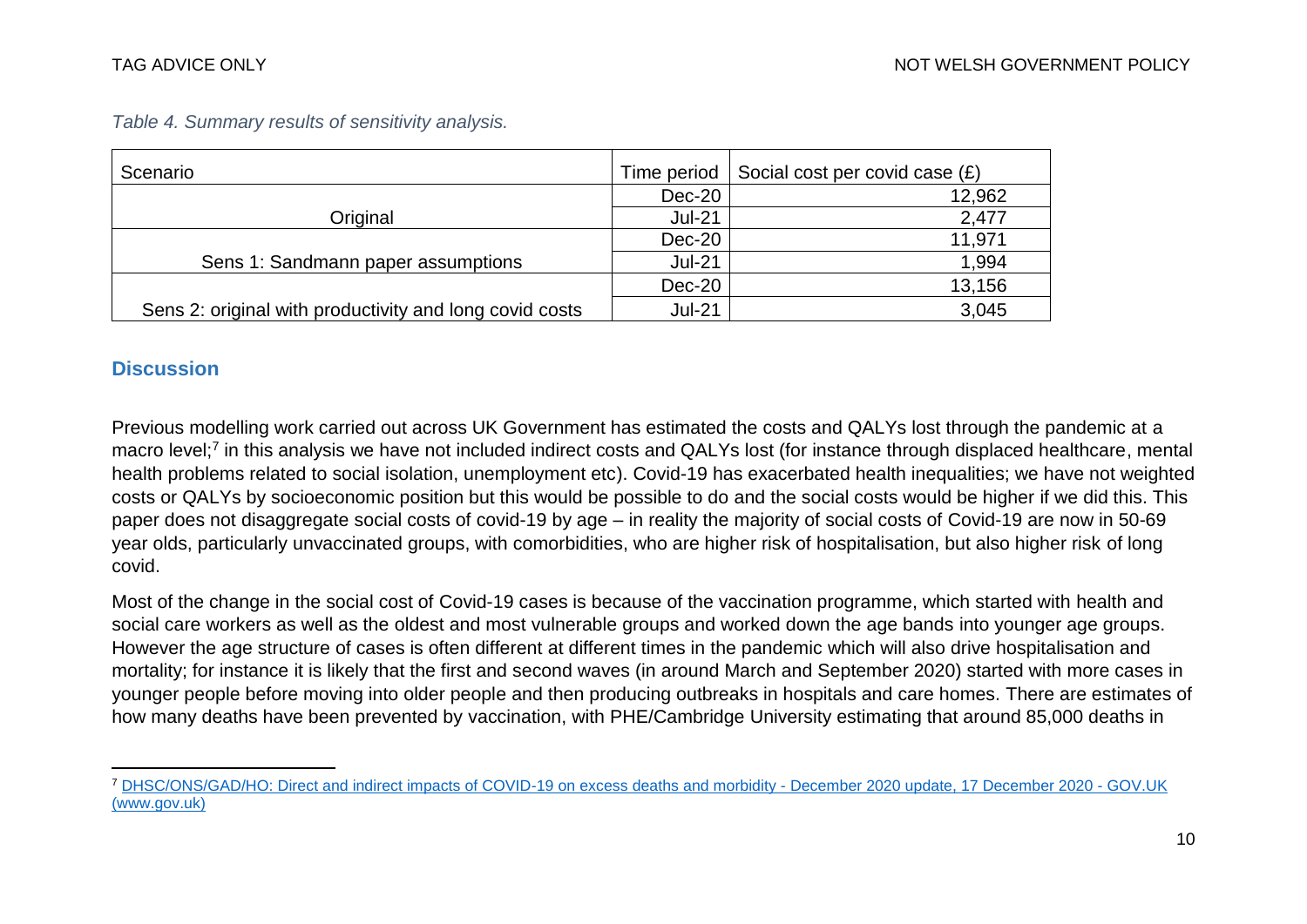$\overline{a}$ 

England have been prevented by the vaccination programme as of 6<sup>th</sup> August 2021.<sup>8</sup> If we crudely assume Wales is 5.6% of England then this would be around 4,700 deaths prevented in Wales.

We have estimated the number of long covid cases per 100 cases based on self-reported data from the ONS survey – however there are issues with this around the self-reported nature of the data, possible issues around time lags, and possible changes over time in the risk of long covid. For instance it may be that if a proportion of Covid-19 cases now are in people who have been vaccinated, they may have a milder case than if they had not been vaccinated, and this may be less likely to lead to long covid. But there may also be differences in long covid risk between different variants – so during December, Alpha variant was becoming dominant, whereas during July, Delta was dominant.

Once nearly all adults have been vaccinated, we might find that perhaps counter-intuitively, an increasing proportion of cases are in the vaccinated population (known as the 'base rate fallacy'),<sup>9</sup> because a small rate of cases in a high number of vaccinated individuals produces a larger number than a large rate of cases in a small number of unvaccinated individuals. However it may be that the majority of cases are in children in future who should not have severe outcomes.

If we see waning immunity or new variants that are more transmissible or escape immune responses then the social costs of Covid-19 cases may increase again in future.

This paper outlines individual costs of Covid-19 cases, but there are other social costs that are non-linear. Evidence from the burgeoning field of economic epidemiology suggests that people change their behaviour based on their fear of infection.<sup>10</sup> Evidence from the US suggests that states that were slow to implement restrictions to control the pandemic may have seen a similar reduction in economic activity because even with light touch state intervention, people's behaviour changes in a pandemic due to fear of infection.<sup>11</sup> Therefore, even as social costs of Covid-19 cases are lower, there are externalities around having high rates of cases where economic activity may be affected. Economic activity has also been affected when high numbers of people have had to self-isolate.

<sup>8</sup> [COVID-19 vaccine surveillance report -](https://assets.publishing.service.gov.uk/government/uploads/system/uploads/attachment_data/file/1010472/Vaccine_surveillance_report_-_week_32.pdf) week 32 (publishing.service.gov.uk)

<sup>9</sup> [Comparison of Covid cases in a country where almost 90% of the population is vaccinated –](https://grid.is/@hjalli/comparison-of-covid-cases-in-a-country-where-almost-90-of-the-population-is-vaccinated-iymoHwKnRl6BljOcABWKmg) GRID

<sup>&</sup>lt;sup>10</sup> Bayham J, Kuminoff NV, Gunn Q, Fenichel EP. Measured voluntary avoidance behaviour during the 2009 A/H1N1 epidemic. Proceedings of the Royal Society B: Biological Sciences. 2015 Nov 7;282(1818):20150814.

<sup>&</sup>lt;sup>11</sup> Goolsbee A, Syverson C. Fear, lockdown, and diversion: Comparing drivers of pandemic economic decline 2020. Journal of Public Economics. 2021 Jan 1;193:104311.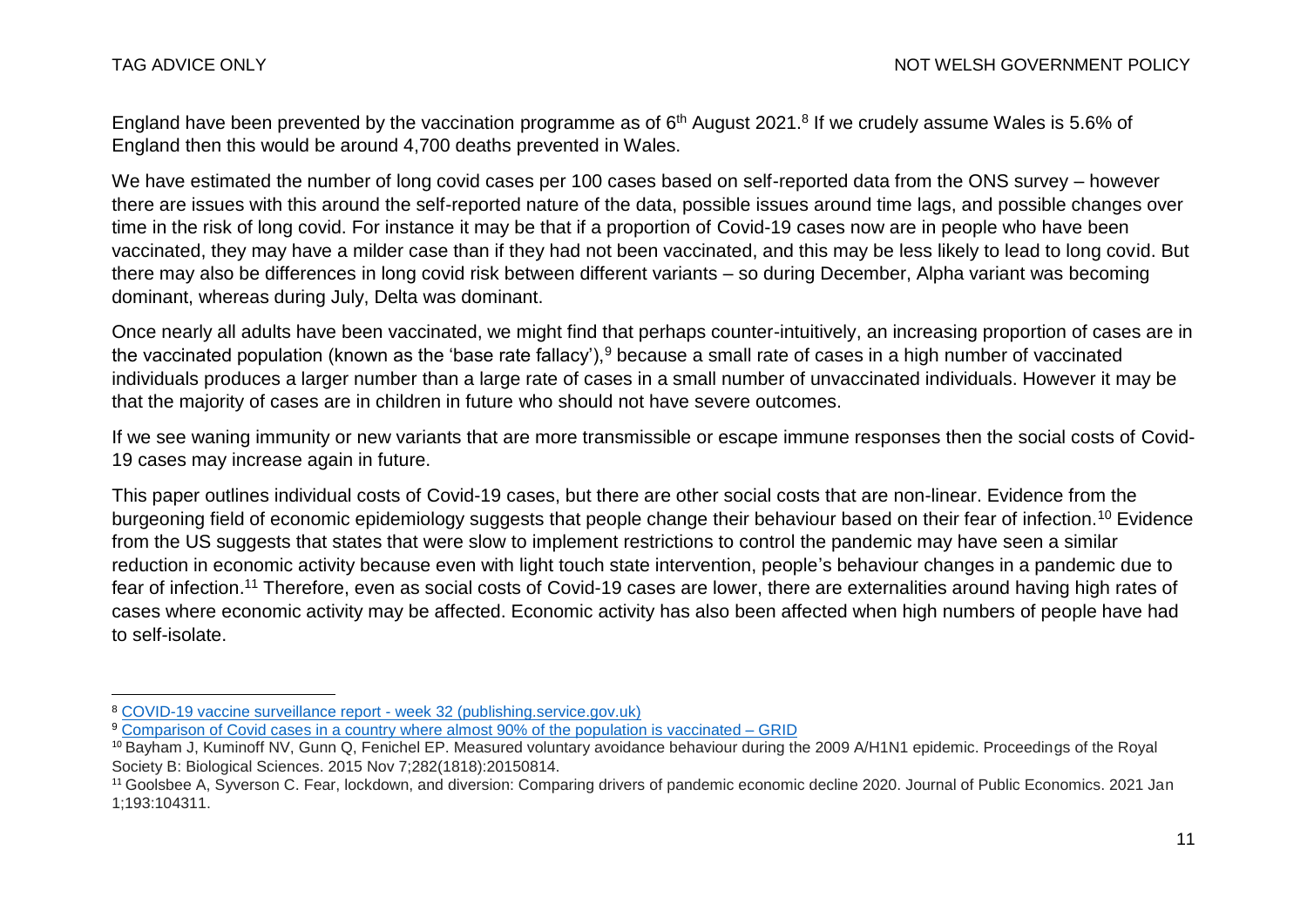In the introduction, we mentioned about the estimated lost earnings from missing schooling - £1,600 per week. The effects of selfisolation and lockdown policies on schools are non-linear. An extra case within a school would clearly have led to missed schooling within the bubble due to self-isolation. However, cases in the community probably had relatively low effects on educational outcomes until they reached the threshold when school closures became necessary, at which point the education costs of extra cases becomes huge.

In this paper we have valued QALYs at £60,000 in line with UK Treasury Green Book advice, <sup>12</sup> however there has been debate about the health production cost in the English NHS being much lower than £60,000 – possibly as low as £5,000,<sup>13</sup> evidence that has also been used to suggest that NICE's threshold for paying for new health technologies is too high (often quoted as £20,000 - £30,000).

Covid-19 spread is non-linear and SARS-COV-2 has a low overdispersion parameter (k), meaning a small proportion of cases are responsible for a lot of onward transmission, while a high proportion of cases may only infect zero or one other person. So it may be regarded as less useful to say the value of an *average* covid case; but it is still relevant to decision making, and efforts should continue to focus on where overdispersion ('superspreader') events are likely to happen.<sup>14</sup>

#### **Conclusion**

 $\overline{a}$ 

Although there is some uncertainty around the social costs in this paper, and they may not include all relevant costs, it is likely that in December 2020, it was good value for money to spend £12,000 to prevent one covid case, whereas now it is unlikely to be good value for money to spend more than £4,000 to prevent one Covid-19 case, on average. This is because the direct social costs of one Covid-19 case are estimated to be lower than in December 2020 and therefore it may be favourable to allocate spending to other areas of improving health. However because Covid-19 is an infectious disease, one case leads to another, so any interventions need to ideally be modelled to see their effect on the whole epidemic curve.

<sup>12</sup> [The Green Book and accompanying guidance and documents -](https://www.gov.uk/government/collections/the-green-book-and-accompanying-guidance-and-documents) GOV.UK (www.gov.uk)

<sup>13</sup> Martin S, Lomas J, Claxton K, Longo F. How Effective is Marginal Healthcare Expenditure? New Evidence from England for 2003/04 to 2012/13. Applied Health Economics and Health Policy. 2021 Jul 21:1-9.

<sup>&</sup>lt;sup>14</sup> Endo A. Estimating the overdispersion in COVID-19 transmission using outbreak sizes outside China. Wellcome open research. 2020;5.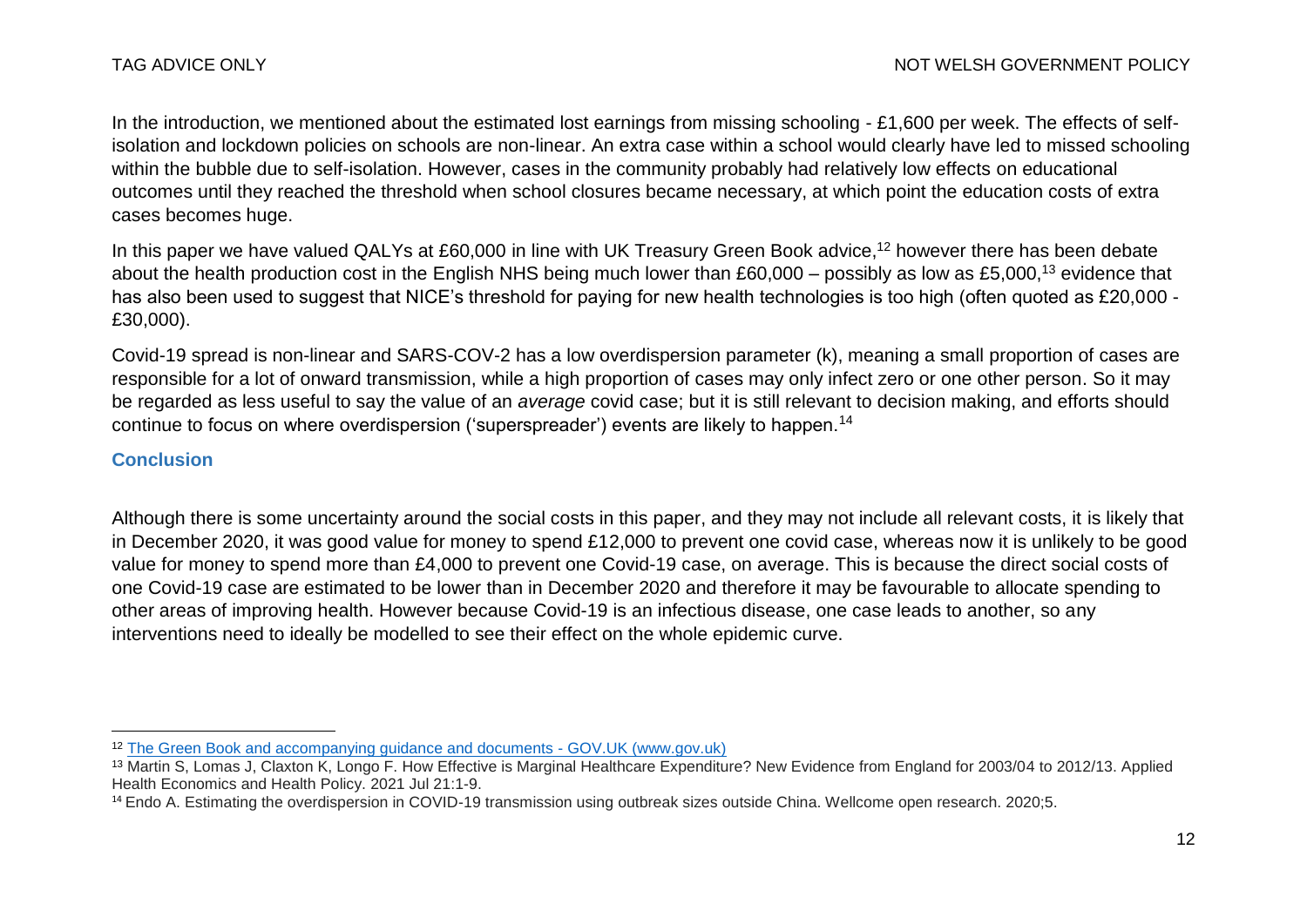## **Thank you**

Thank you to everyone who provided comments on this paper including Rebecca-Jane Law, Adam Jurd (Welsh Government) and Luke Sibieta (Education Policy Institute).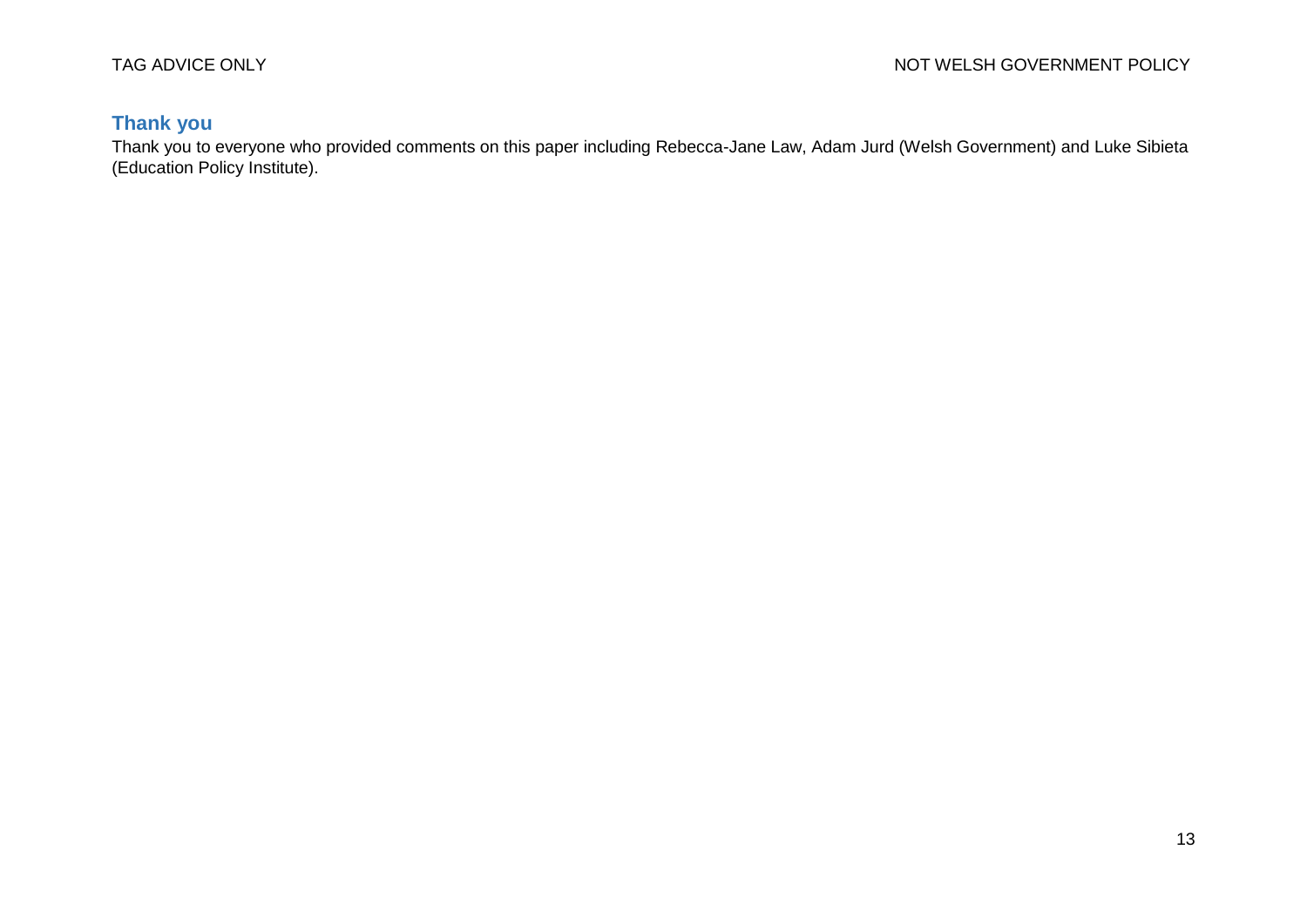### **Appendix 1. QALY estimates and costs used.**

Blue boxes are changed in sensitivity analysis.

#### **QALY loss and unit costs**

|                               | original                |                       |                                            |                                    |                                              |
|-------------------------------|-------------------------|-----------------------|--------------------------------------------|------------------------------------|----------------------------------------------|
| QALY<br>costs                 | Cases<br>0.0000889      | long<br>covid<br>0.15 | admissions<br>0.0112603<br>7,085           | <b>ICU</b><br>0.034569863<br>22198 | deaths<br>6.78<br>232                        |
| <b>Sensitivity analysis 1</b> |                         |                       |                                            |                                    |                                              |
| based on Sandmann et al 2021  |                         | long                  | admissions                                 | ICU (non                           |                                              |
|                               | Cases                   | covid                 | (non fatal)                                | fatal)                             | deaths                                       |
| QALY                          | 0.008                   | 0.034                 | 0.0201                                     | 0.15                               | 6.78                                         |
| costs                         | 3.336                   |                       | 1,770                                      | 1504                               | 232                                          |
|                               |                         |                       | For cases used 5% *£39 GP visit plus 10% * |                                    | used original for death QALYs and costs - no |
| <b>Notes</b>                  | £13.86 cost of 111 call |                       |                                            |                                    | death costs included in study                |

### **Sensitivity analysis 2. including productivity cost of cases and long covid cost**

including productivity loss per case £100 and long covid costs £4000

|       |       |            | long admissions ICU (non |                                         |        |
|-------|-------|------------|--------------------------|-----------------------------------------|--------|
|       | Cases |            | covid (non fatal) fatal) |                                         | deaths |
| QALY  |       |            |                          | 0.0000889  0.15  0.0112603  0.034569863 | 6.78   |
| costs | 100   | 4000 7.085 |                          | 22198                                   | 232    |